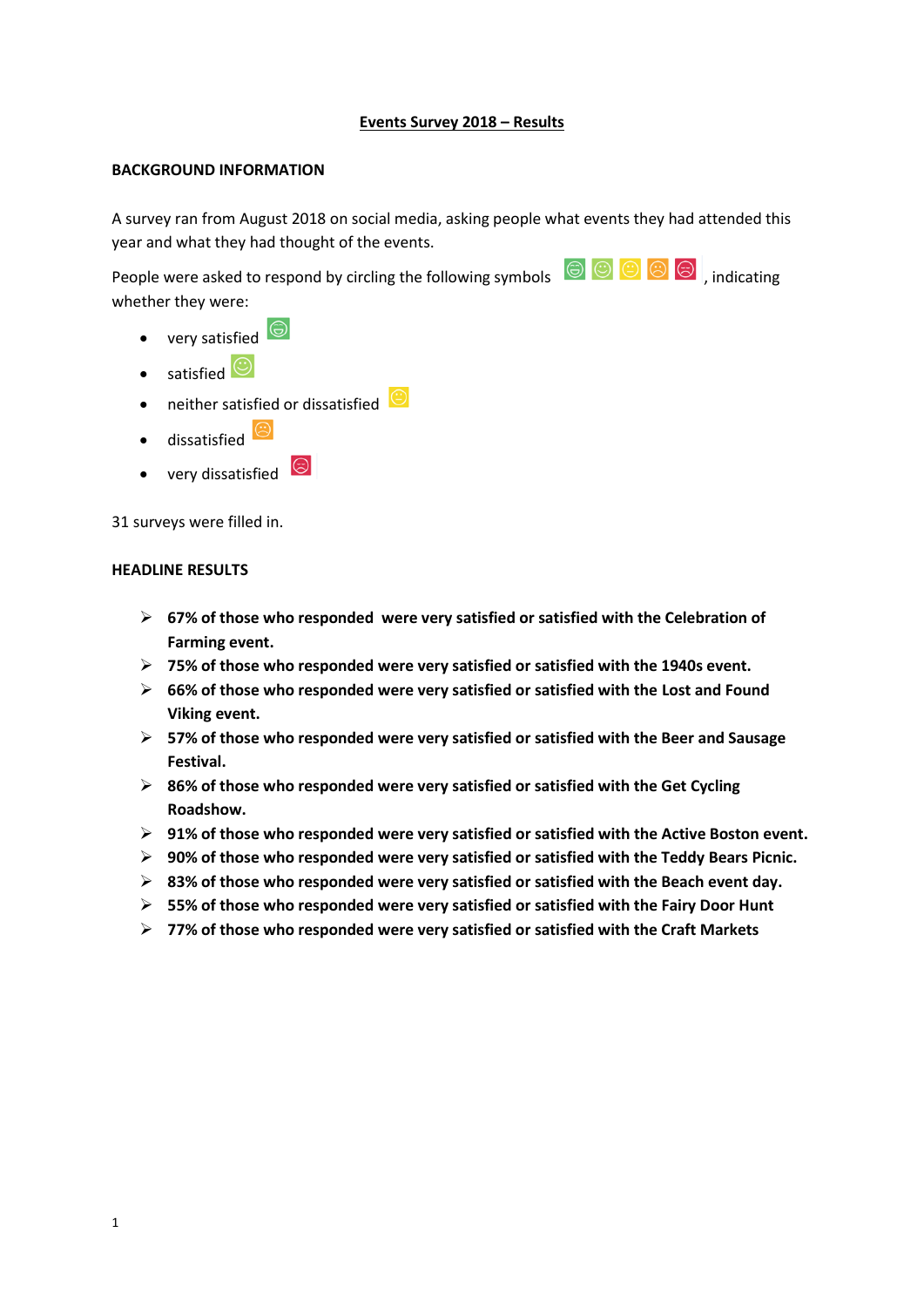## **Q. If you attended any of the following events this year, how do you rate them?**

### **Celebration of Farming:**

9 people who responded had attended this event, 67% of these were very satisfied or satisfied.

|                                   | n*            | ℅   |
|-----------------------------------|---------------|-----|
| <b>Very satisfied</b>             |               | 56% |
| <b>Satisfied</b>                  |               | 11% |
| Neither satisfied or dissatisfied | $\mathfrak z$ | 22% |
| <b>Dissatisfied</b>               |               | 11% |
| Very dissatisfied                 | U             | በ%  |

### **1940's event:**

12 people who responded had attended this event, 75% of these were very satisfied or satisfied.

|                                   | n* | ℅   |
|-----------------------------------|----|-----|
| <b>Very satisfied</b>             |    | 50% |
| <b>Satisfied</b>                  |    | 25% |
| Neither satisfied or dissatisfied |    | 17% |
| <b>Dissatisfied</b>               |    | 0%  |
| <b>Very dissatisfied</b>          |    | 8%  |

#### **Lost and Found Vikings:**

9 people who responded had attended this event, 66% of those were very satisfied or satisfied.

|                                   | n* | ℅   |
|-----------------------------------|----|-----|
| <b>Very satisfied</b>             |    | 44% |
| <b>Satisfied</b>                  |    | 22% |
| Neither satisfied or dissatisfied | 2  | 22% |
| <b>Dissatisfied</b>               |    | 0%  |
| Very dissatisfied                 |    | 11% |

#### **Sausage and Beer Festival:**

7 people who responded had attended this event, 57% of those were very satisfied or satisfied.

|                                   | n* | ℅   |
|-----------------------------------|----|-----|
| <b>Very satisfied</b>             | 3  | 43% |
| <b>Satisfied</b>                  |    | 14% |
| Neither satisfied or dissatisfied | O  | 0%  |
| <b>Dissatisfied</b>               |    | 0%  |
| Very dissatisfied                 | 3  | 43% |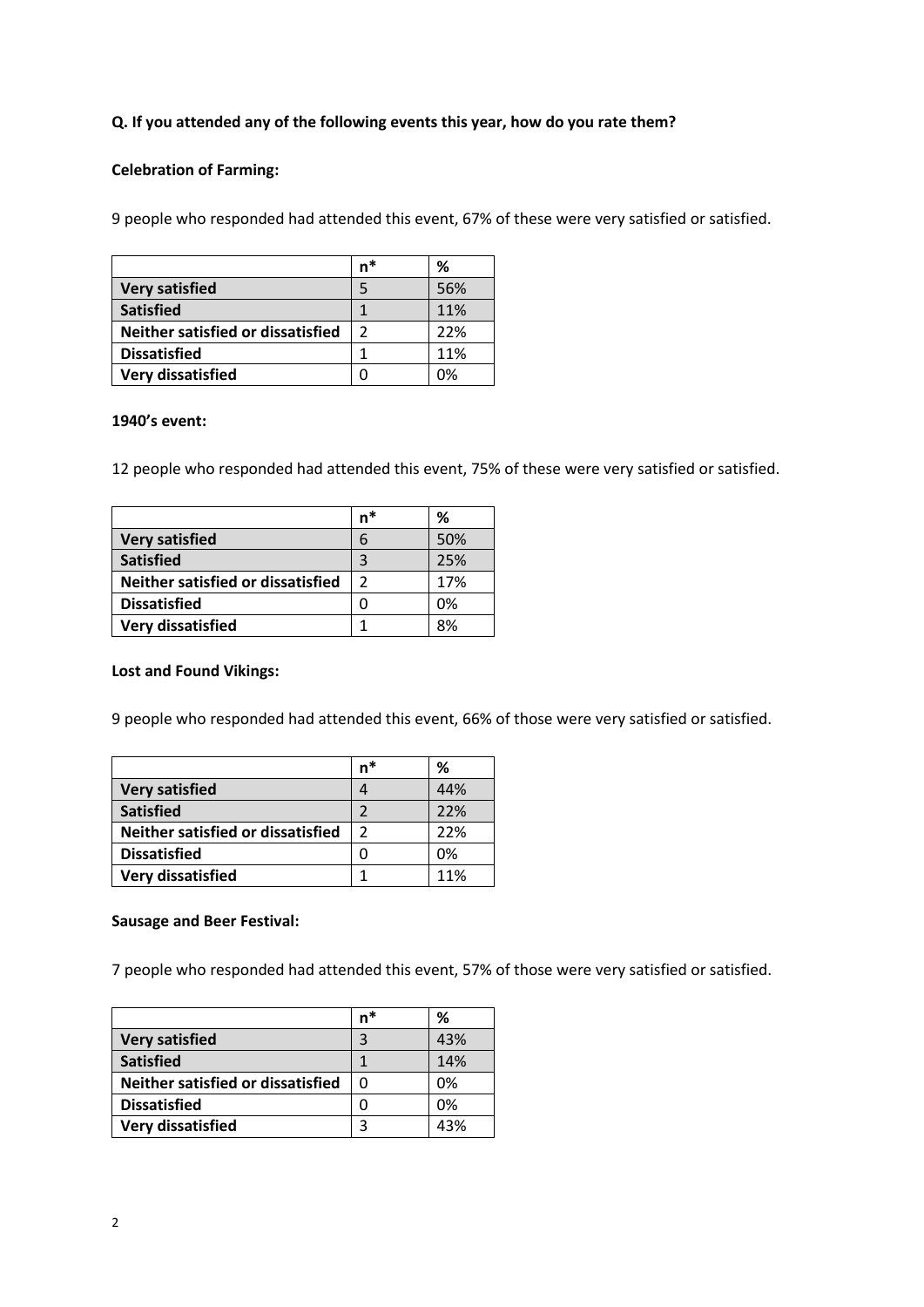#### **Get Cycling Road Show – funded by Big Boston Local:**

7 people who responded had attended this event, 86% of those were very satisfied or satisfied.

|                                   | n* | %   |
|-----------------------------------|----|-----|
| <b>Very satisfied</b>             |    | 57% |
| <b>Satisfied</b>                  | 2  | 29% |
| Neither satisfied or dissatisfied | 0  | 0%  |
| <b>Dissatisfied</b>               |    | 14% |
| Very dissatisfied                 |    | በ%  |

#### **Active Boston – funded by Big Boston Local:**

12 people who responded had attended this event, 91% of those were very satisfied or satisfied.

|                                   | n* | %   |
|-----------------------------------|----|-----|
| <b>Very satisfied</b>             |    | 58% |
| <b>Satisfied</b>                  |    | 33% |
| Neither satisfied or dissatisfied |    | 8%  |
| <b>Dissatisfied</b>               |    | 0%  |
| <b>Very dissatisfied</b>          |    | በ%  |

#### **Teddy Bear Picnic:**

10 people who responded had attended this event, 90% of those were very satisfied or satisfied.

|                                   | n* | %   |
|-----------------------------------|----|-----|
| <b>Very satisfied</b>             | q  | 90% |
| <b>Satisfied</b>                  |    | 0%  |
| Neither satisfied or dissatisfied |    | 0%  |
| <b>Dissatisfied</b>               |    | በ%  |
| <b>Very dissatisfied</b>          |    | 10% |

#### **Beach Event Day:**

12 people who responded had attended this event, 83% of those were very satisfied or satisfied.

|                                   | n* | ℅   |
|-----------------------------------|----|-----|
| <b>Very satisfied</b>             | 6  | 50% |
| <b>Satisfied</b>                  |    | 33% |
| Neither satisfied or dissatisfied |    | 8%  |
| <b>Dissatisfied</b>               |    | 0%  |
| <b>Very dissatisfied</b>          | 1  | 8%  |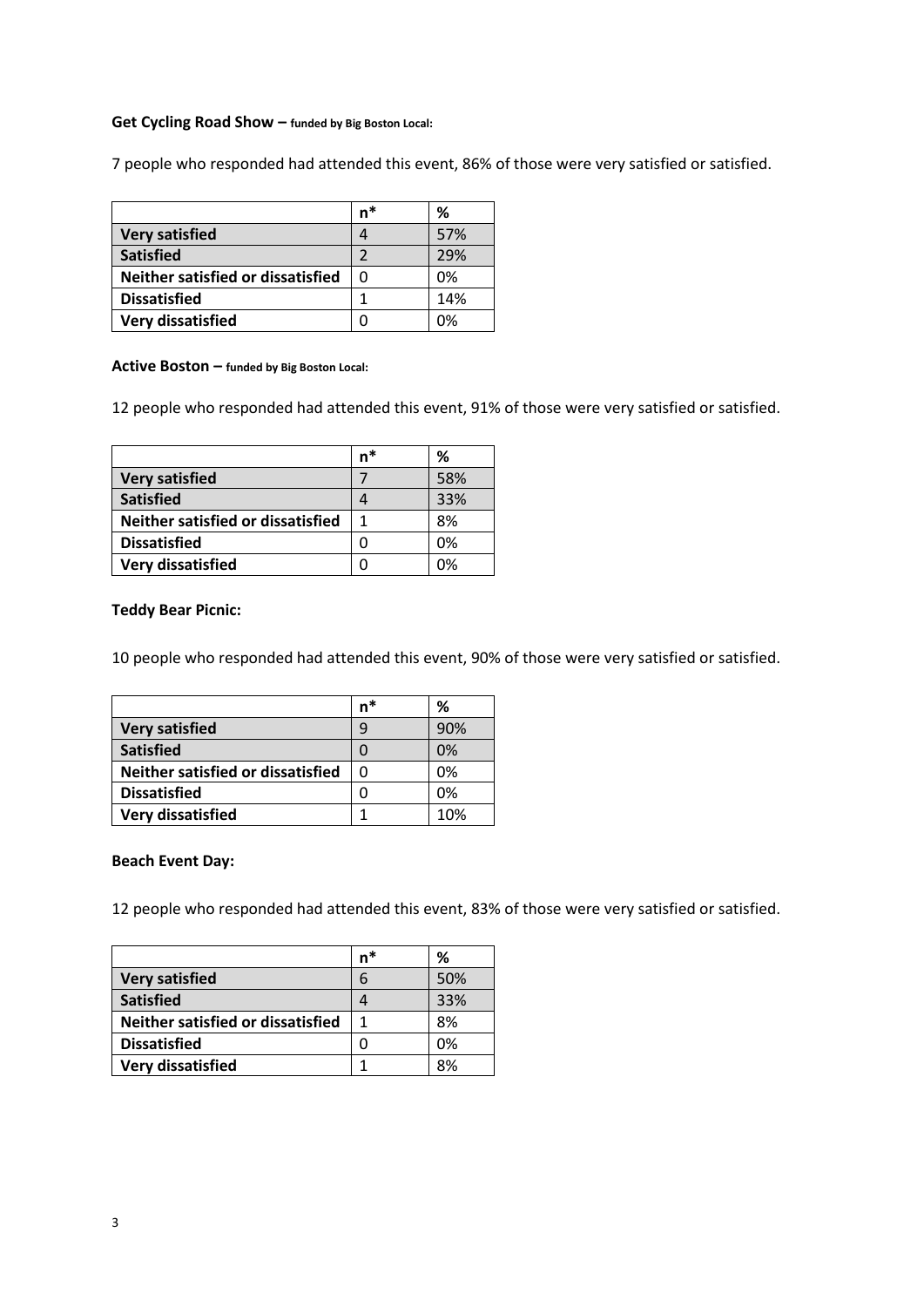### **Fairy Door Hunt:**

9 people who responded had attended this event, 55% of those were very satisfied or satisfied.

|                                   | n*            | %   |
|-----------------------------------|---------------|-----|
| <b>Very satisfied</b>             | 3             | 33% |
| <b>Satisfied</b>                  |               | 22% |
| Neither satisfied or dissatisfied | $\mathfrak z$ | 22% |
| <b>Dissatisfied</b>               |               | 11% |
| Very dissatisfied                 |               | 11% |

### **Craft Market:**

9 people who responded had attended this event, 77% of those were very satisfied or satisfied.

|                                   | n* | ℅   |
|-----------------------------------|----|-----|
| <b>Very satisfied</b>             | 3  | 33% |
| <b>Satisfied</b>                  |    | 44% |
| Neither satisfied or dissatisfied |    | 11% |
| <b>Dissatisfied</b>               |    | 0%  |
| Very dissatisfied                 |    | 11% |

**Any family fun days – community Day (April), Dementia Awareness (May), Craft and Classic Cars (August)** 

9 people who responded had attended this event, 78% of those were very satisfied or satisfied.

|                                   | n* | ℅   |
|-----------------------------------|----|-----|
| <b>Very satisfied</b>             | 5  | 56% |
| <b>Satisfied</b>                  | 2  | 22% |
| Neither satisfied or dissatisfied | 1  | 11% |
| <b>Dissatisfied</b>               |    | 11% |
| <b>Very dissatisfied</b>          |    | ገ%  |

### **Q. Please give a reason for the rating you have given...**

- Fantastic day out for children of all ages and it costs nothing or bare minimal, keeps children active and entertained. Absolutely fantastic.
- The rating I wanted to give would not highlight! Only nice smiley faces allowed.
- My kids absolutely loved the Active Day in the park. Having free stuff on in the park during the holiday is a great idea.
- The Sausage and Beer festival was rubbish, there was only 3 sausage stands and 3 of the beers they had advertised were not even there, plus they ran out of cider after 2 hours. Will not be attending again.
- We love the fact so many more events are being held in Central Park. We go to any that are appropriate, having no young children or elderly, we don't go to everything. More advertising outside of social media would be very helpful.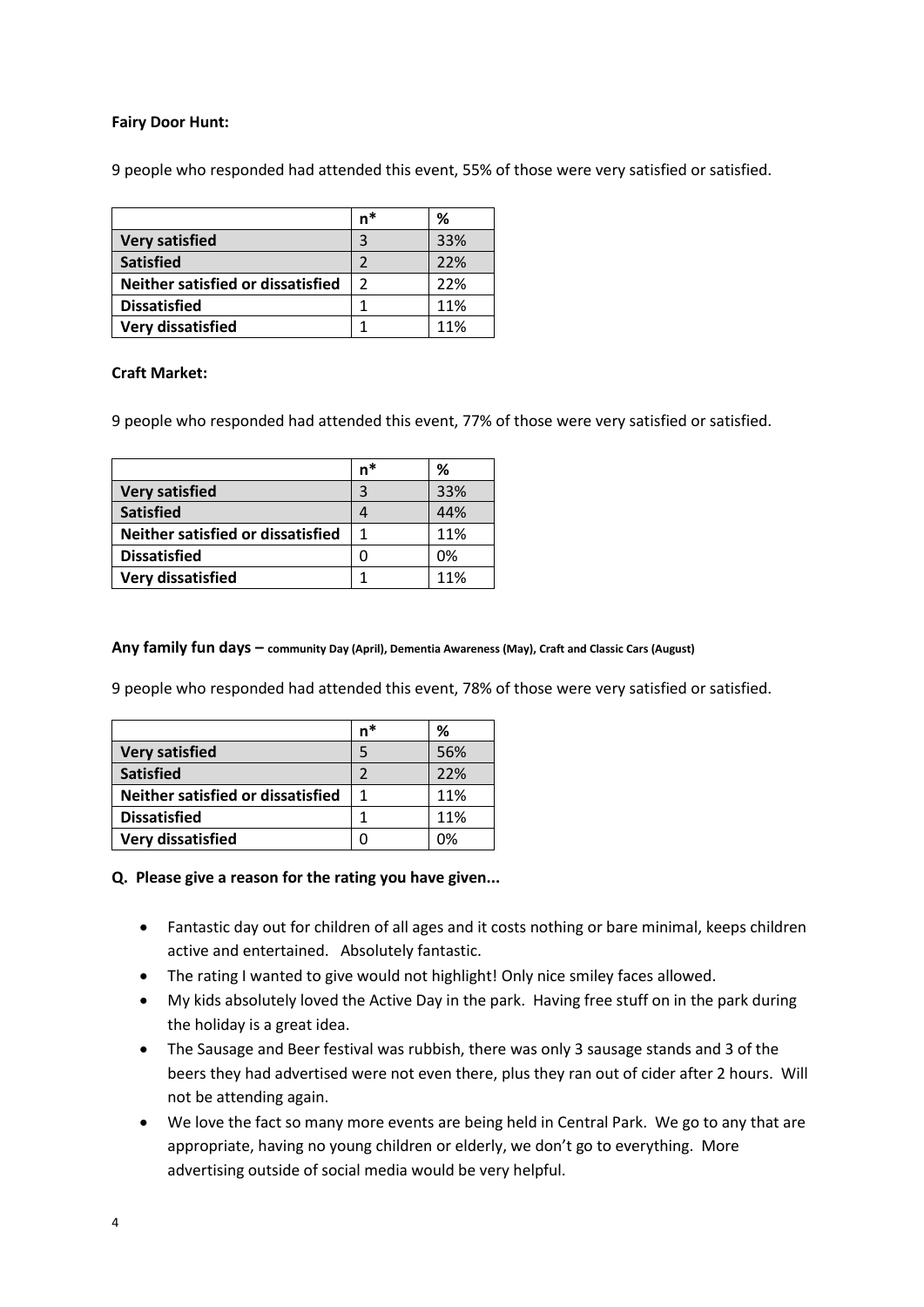- Love the effort the council puts into arranging things and the variety of activities of staff holders it gets involved.
- The events I attended were great and free to attend.
- Not as much there as I expected, but it was good.
- I did not attend any events as most of the time i was not aware of them happening. Also with having a disable husband, try pushing him around the park in Boston – the grass is uneven and the paths around the park are diabolical! Cracks, pot holes, uneven, slopes ton one side etc.. not safe at all.
- Enjoyed all the events I attended, anything that brings the community together has to good for the town. Would have attended them all if I had been here.
- Sausage and Beer fest was awesome already noted next year's date in diary such a wonderful afternoon/evening!
- A bigger variety of activities were needed for the beach in the park.
- Did well with kids events. Best teddy bear as free lots to do see.
- It was lovely to see the park so full of families enjoying themselves.
- Well organised. Lots free activities, good weather, prices for children. All round fantastic family day out on the budget.
- It looked like anyone could take part in the fairy door hunt without paying....
- Brilliant and varied events, well organised, lovely people.
- The Viking event was not as authentic as we would have liked, they were a nice bunch though we would also much prefer to see several periods represented at one event.

|                                  | Newspaper  | Social<br>Media,<br>Facebook,<br>Twitter,<br>Instagram | Poster      | Stumbled<br>across<br>event | please<br>specify<br><b>Other</b> |
|----------------------------------|------------|--------------------------------------------------------|-------------|-----------------------------|-----------------------------------|
| <b>Celebration of farming</b>    |            | 10n* (83%)                                             |             | $1n* (8%)$                  | $1n* (8%)$                        |
| <b>Lost and Found Vikings</b>    | $2n*(13%)$ | 12n* (80%)                                             |             | $1n*(7%)$                   |                                   |
| 1940s event                      |            | 14n* (88%)                                             | 2n* (13%)   |                             |                                   |
| <b>Sausage and Beer Festival</b> |            | 16n* (94%)                                             |             |                             | $1n* (6%)$                        |
| <b>Get Cycling Road Show</b>     | $1n* (8%)$ | 12n* (92%)                                             |             |                             |                                   |
| <b>Active Boston</b>             | $1n*(6%)$  | 12n* (71%)                                             | 3n* (18%)   |                             | $1n*(6%)$                         |
| <b>Teddy Bear Picnic</b>         |            | 17n* (85%)                                             | $1n* (5%)$  |                             | 2n* (10%)                         |
| <b>Beach Event Days</b>          |            | 16n* (84%)                                             | $2n* (11%)$ |                             | $1n* (6%)$                        |
| <b>Fairy Door Hunt</b>           | 2n* (10%)  | 12n* (60%)                                             | 6n* (30%)   |                             |                                   |
| <b>Craft Market</b>              | $1n*(7%)$  | $9n* (64%)$                                            | $1n*(8%)$   | $3n* (21%)$                 |                                   |
| Any family fun days              |            | 10n% (91%)                                             | $1n*(9%)$   |                             |                                   |

# **Q. Where did you see the event advertised?**

# **Other please specify.....**

- Email
- Bike Night has always been a crowd puller, having visited it in the park I can only say we would not be so willing to attend again. Also having heard from others that so many bikers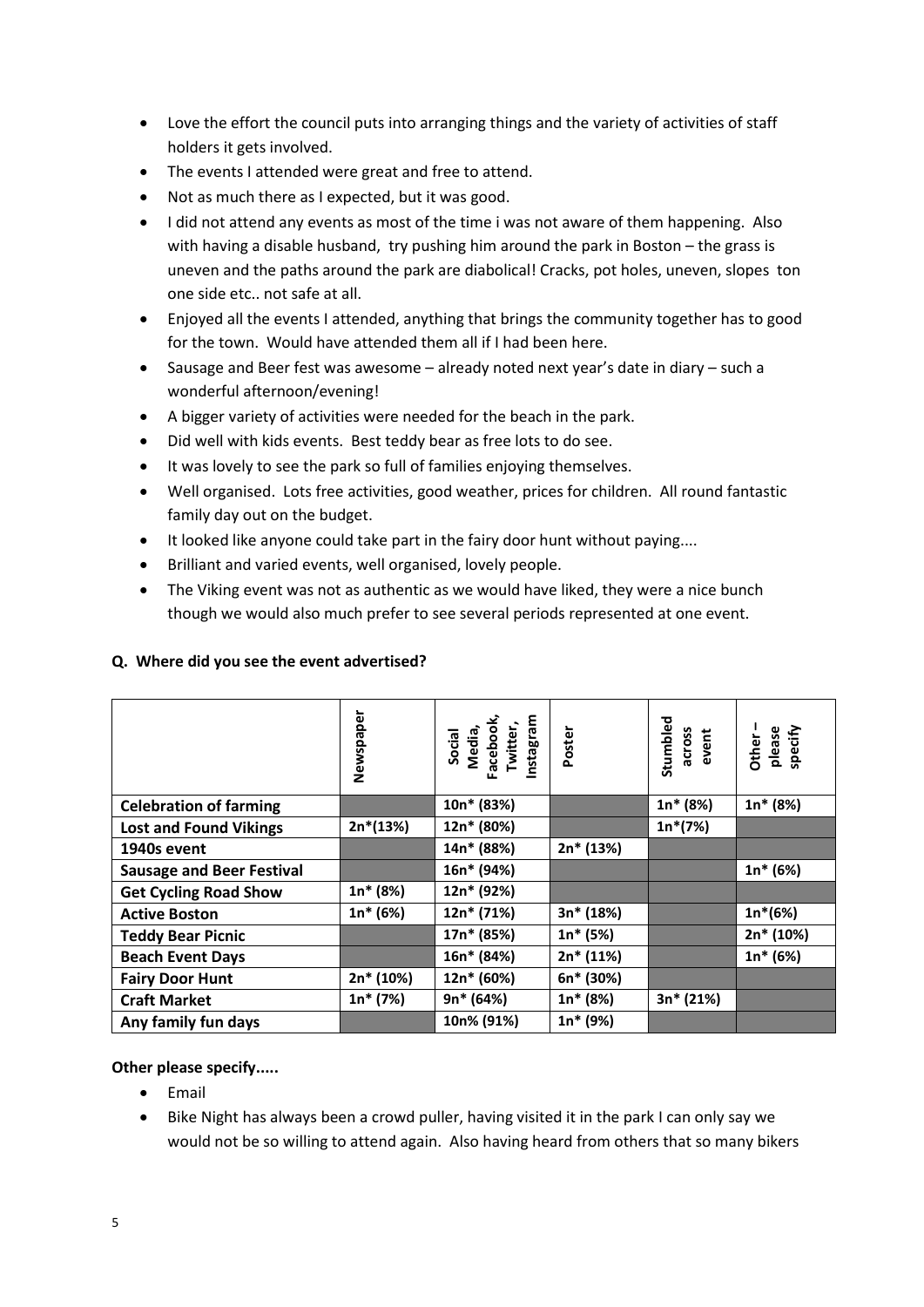wont come again, it cant possibly be the same. Agree for it to be back around the town and it will remain one of the big draws for Boston.

- I was also made aware of some of the events through local groups such as walking, singing, groups etc..
- I was a volunteer with the BMiC craft stall for kiddies.
- Celebration of farming i work for an agricultural company. Active Boston though Boston parkrun.
- Lincs FM

# **Q. For future planned events what do you propose to attend?**

|                                                                                     | $n^*$          | % of those<br>who<br>responded |
|-------------------------------------------------------------------------------------|----------------|--------------------------------|
| Outdoor Cinema Events, 14th, 15th Sept 2018                                         | 5              | 16%                            |
| Blue Light Day, 13th Oct 2018                                                       | 3              | 10%                            |
| Boston Christmas Market, 29th Nov 2018                                              | 17             | 55%                            |
| Late Night shopping, 6 <sup>th</sup> , 13 <sup>th</sup> , 20 <sup>th</sup> Dec 2018 | 12             | 38%                            |
| Festive Market and Santa Run, 16th Dec 2018                                         | 12             | 38%                            |
| <b>Celebration of Farming</b>                                                       | 4              | 13%                            |
| 1940s events, 22 <sup>nd</sup> , 23 <sup>rd</sup> June 2019                         | $\overline{7}$ | 23%                            |
| History Weekend in Central Park, 6 <sup>th</sup> , 7 <sup>th</sup> July 2019        | 7              | 23%                            |
| Sausage and Beer Festival, 20 <sup>th</sup> July 2019                               | 4              | 13%                            |
| <b>Get Cycling Road Show</b>                                                        | 3              | 10%                            |
| <b>Active Boston</b>                                                                | 8              | 26%                            |
| <b>Teddy Bears Picnic</b>                                                           | 6              | 19%                            |
| Beach Events Days, 15 <sup>th</sup> and 16 <sup>th</sup> Aug 2019                   | 5              | 16%                            |
| <b>Fairy Door Hunt</b>                                                              | 3              | 10%                            |

# **Q. What event would you like to see in Boston?**

- Nothing in particular just keep up the good work. A bit more for the elderly maybe out of school holiday time.
- Bike night back in the town, not central park.
- Party in the Park.
- We would be happy to see almost anything! Although we don't attend them all, they are good for the town.
- What about trying to bring Party in the Park? If you get some decent sponsors behind you. It can be affordable. Or what about a craft show?
- The free outdoor plays that Transported did.
- A carnival.
- Events that advertise what's on offer in the local area.
- History walks around town.
- I would like to see Party in the Park come back to Boston. XXX of MS Events is great at putting on events, he would be a fantastic choice to hep do this. He has so many contacts in the music industry, knows many people and makes a big success of all the events he does.